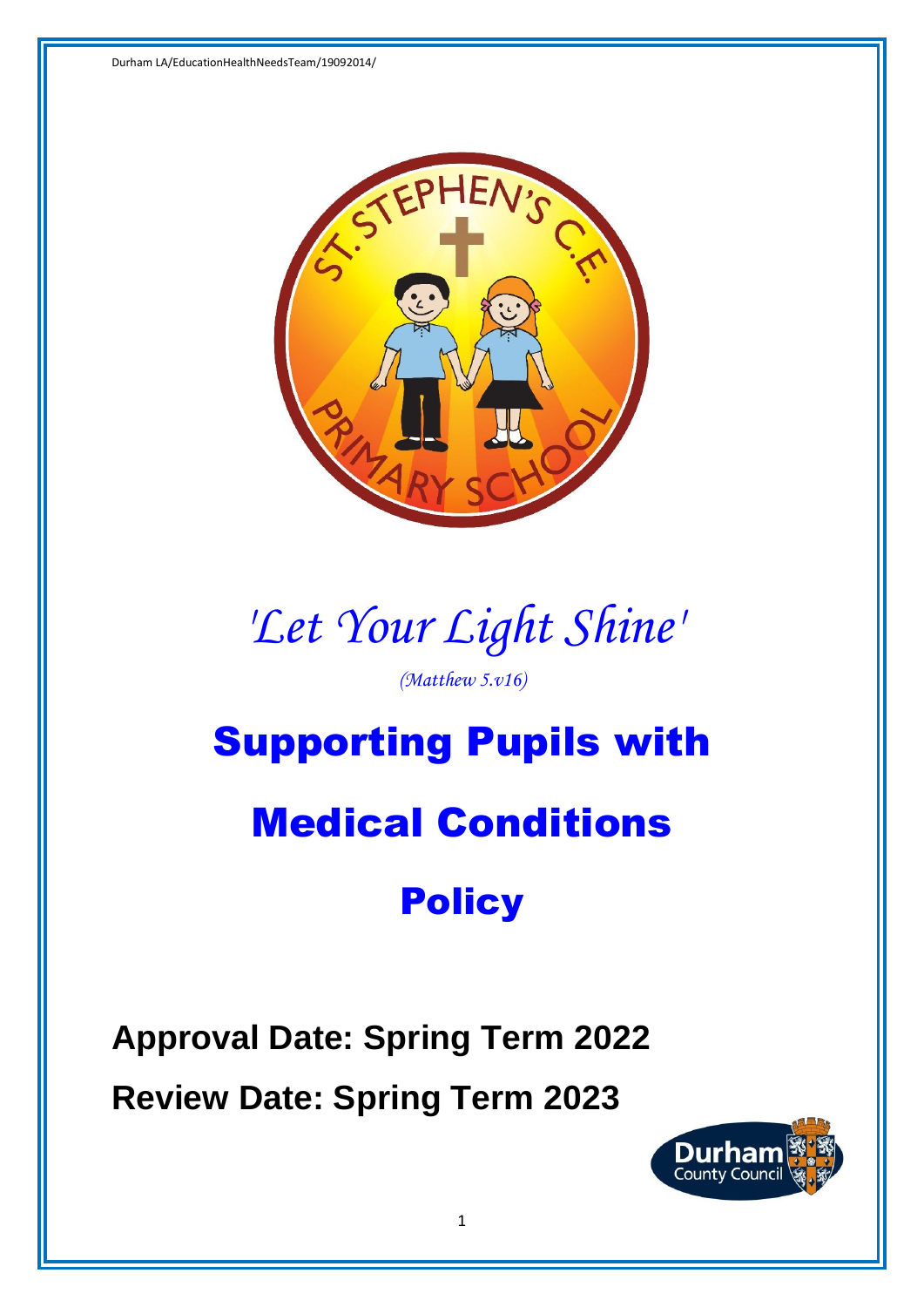St. Stephen's CE Primary School wishes to ensure that pupils with medical conditions receive appropriate care and support at school. All pupils have an entitlement to a full time curriculum or as much as their medical condition allows. This policy has been developed in line with the Department for Education's statutory guidance released in April 2014 – "Supporting pupils at school with medical conditions" under a statutory duty form section 100 of the Children and Families Act 2014. The statutory duty came into force on 1<sup>st</sup> September 2014

The school will have regard to the statutory guidance issued. We take account of it, carefully consider it and we make all efforts to comply.

Ofsted places a clear emphasis on meeting the needs of pupils with SEN and Disabilities, also including those pupils with medical conditions.

*N.B. Early years settings should continue to apply the Statutory Framework for Early Years foundation Stage.*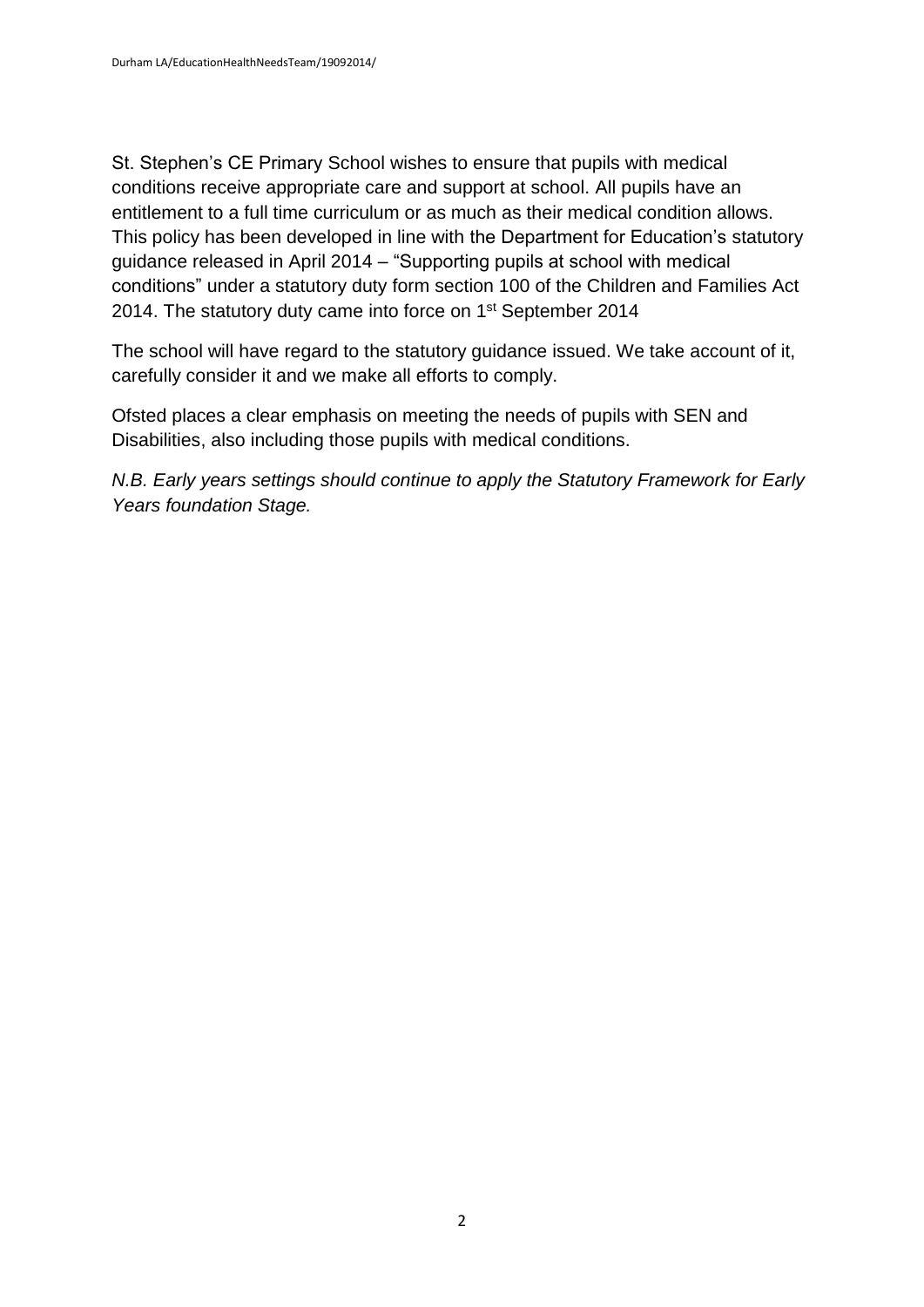## **1) Key roles and responsibilities**

#### **a) The Local Authority (LA) is responsible for:**

- 1) Promoting co-operation between relevant partners regarding supporting pupils with medical conditions.
- 2) Providing support, advice /guidance and training to schools and their staff to ensure Individual Healthcare Plans (IHP) are effectively delivered.
- 3) Working with schools to ensure pupils attend full-time or make alternative arrangements for the education of pupils who need to be out of school for fifteen days or more due to a health need and who otherwise would not receive a suitable education.

## **b) The Governing Body of St. Stephen's CE Primary School is responsible for:**

- 1) Ensuring arrangements are in place to support pupils with medical conditions.
- 2) Ensuring the policy is developed collaboratively across services, clearly identifies roles and responsibilities and is implemented effectively.
- 3) Ensuring that the Supporting Pupils with Medical Conditions Policy does not discriminate on any grounds including, but not limited to protected characteristics: ethnicity/national/ origin, religion or belief, sex, gender reassignment, pregnancy & maternity, disability or sexual orientation.
- 4) Ensuring the policy covers arrangements for pupils who are competent to manage their own health needs.
- 5) Ensuring that all pupils with medical conditions are able to play a full and active role in all aspects of school life, participate in school visits / trips/ sporting activities, remain healthy and achieve their academic potential.
- 6) Ensuring that relevant training is delivered to a sufficient number of staff who will have responsibility to support children with medical conditions and that they are signed off as competent to do so. Staff to have access to information, resources and materials.
- 7) Ensuring written records are kept of, any and all, medicines administered to pupils.
- 8) Ensuring the policy sets out procedures in place for emergency situations.
- 9) Ensuring the level of insurance in place reflects the level of risk.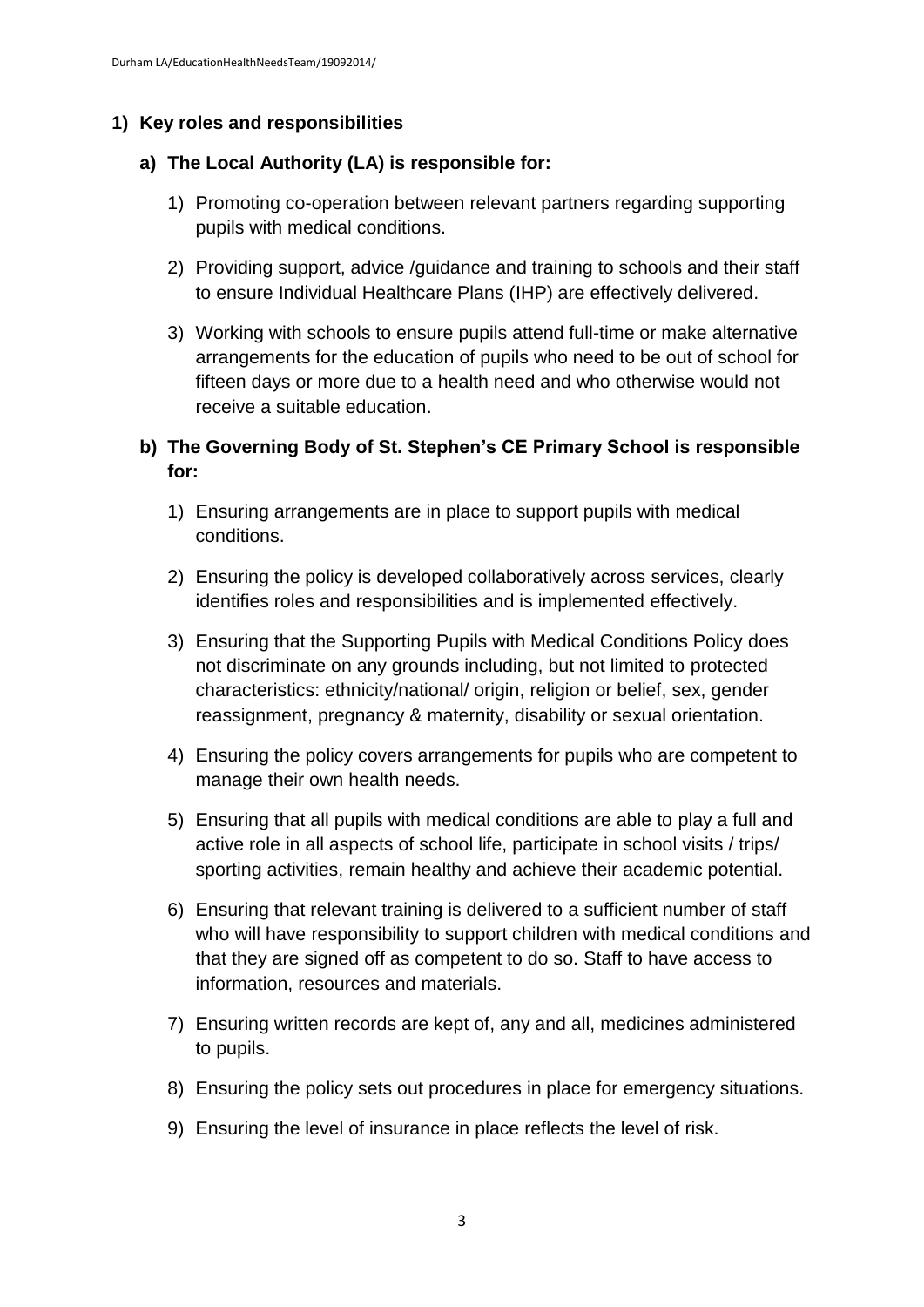10)Handling complaints regarding this policy as outlined in the school's Complaints Policy.

#### c) **The Headteacher is responsible for:**

- 1) Ensuring the policy is developed effectively with partner agencies and then making staff aware of this policy.
- 2) The day-to-day implementation and management of the Supporting Pupils with Medical Conditions Policy and Procedures of St. Stephen's CE Primary School
- 3) Liaising with healthcare professionals regarding the training required for staff.
- 4) Identifying staff who need to be aware of a child's medical condition.
- 5) Developing Individual Healthcare Plans (IHPs).
- 6) Ensuring a sufficient number of trained members of staff are available to implement the policy and deliver IHPs in normal, contingency and emergency situations.
- 7) If necessary, facilitating the recruitment of staff for the purpose of delivering the promises made in this policy. Ensuring more than one staff member is identified, to cover holidays / absences and emergencies.
- 8) Ensuring the correct level of insurance is in place for teachers who support pupils in line with this policy.
- 9) Continuous two way liaison with school nurses and school in the case of any child who has or develops an identified medical condition.
- 10)Ensuring confidentiality and data protection
- 11)Assigning appropriate accommodation for medical treatment/ care
- 12)Considering the purchase of a defibrillator.
- 13)Voluntarily holding 'spare' salbutamol asthma inhalers for emergency use.

#### d) **Staff members are responsible for:**

- 1) Taking appropriate steps to support children with medical conditions and familiarising themselves with procedures which detail how to respond when they become aware that a pupil with a medical condition needs help. *A first-aid certificate is not sufficient*.
- 2) Knowing where controlled drugs are stored and where the key is held.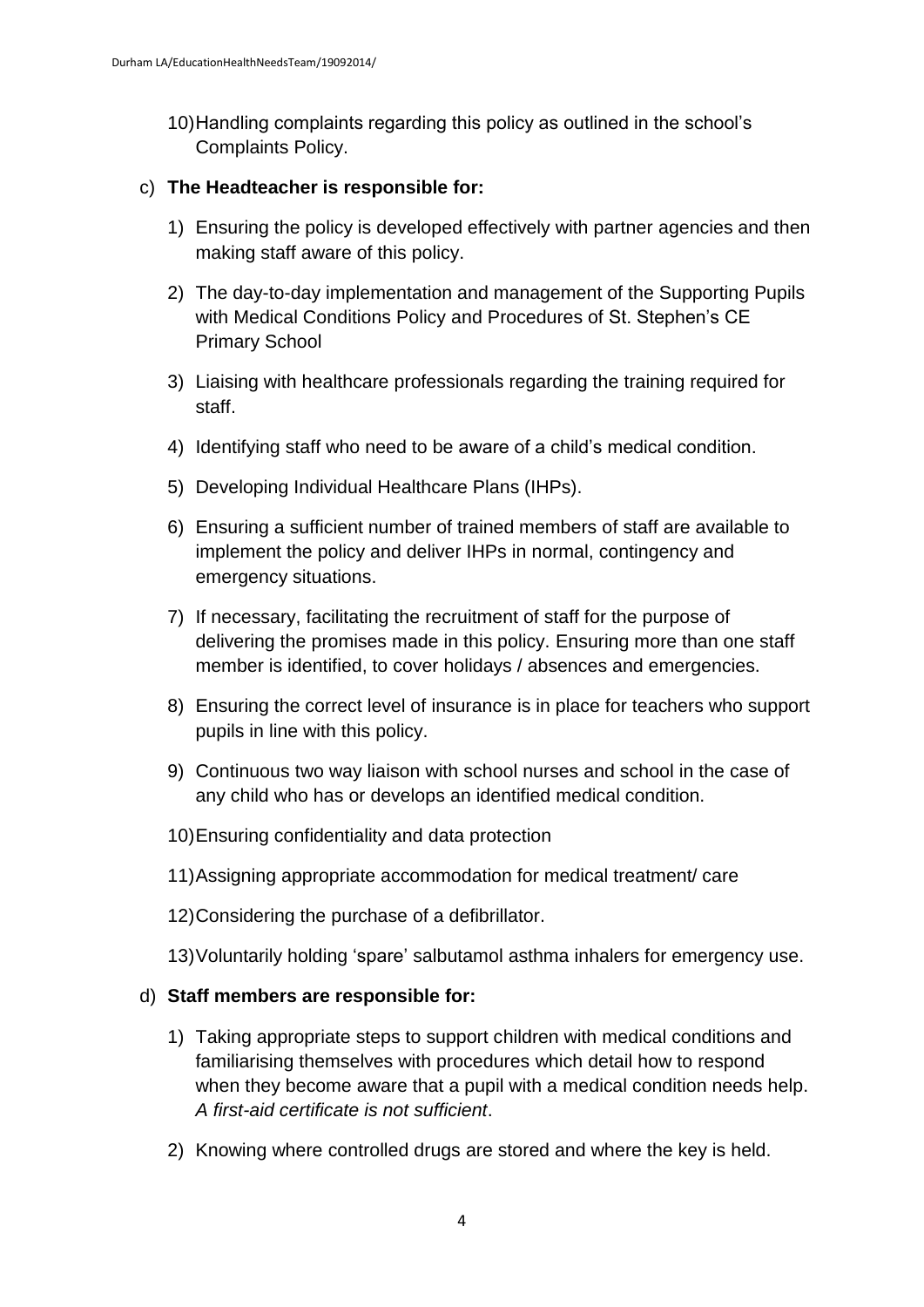- 3) Taking account of the needs of pupils with medical conditions in lessons.
- 4) Undertaking training to achieve the necessary competency for supporting pupils with medical conditions, with particular specialist training if they have agreed to undertake a medication responsibility.
- 5) Allowing inhalers, adrenalin pens and blood glucose testers to be held in an accessible location, following DfE guidance.

#### e) **School nurses are responsible for:**

- 1) Collaborating on developing an IHP in anticipation of a child with a medical condition starting school.
- 2) Notifying the school when a child has been identified as requiring support in school due to a medical condition at any time in their school career.
- 3) Supporting staff to implement an IHP and then participate in regular reviews of the IHP. Giving advice and liaison on training needs.
- 4) Liaising locally with lead clinicians on appropriate support. Assisting the Headteacher in identifying training needs and providers of training.

#### **f) Parents and carers are responsible for:**

- 1) Keeping the school informed about any new medical condition or changes to their child/children's health.
- 2) Participating in the development and regular reviews of their child's IHP.
- 3) Completing a parental consent form to administer medicine or treatment before bringing medication into school.
- 4) Providing the school with the medication their child requires and keeping it up to date including collecting leftover medicine.
- 5) Carrying out actions assigned to them in the IHP with particular emphasis on, they or a nominated adult, being contactable at all times.

#### g) **Pupils are responsible for:**

- 1) Providing information on how their medical condition affects them.
- 2) Contributing to their IHP
- 3) Complying with the IHP and self-managing their medication or health needs including carrying medicines or devices, if judged competent to do so by a healthcare professional and agreed by parents.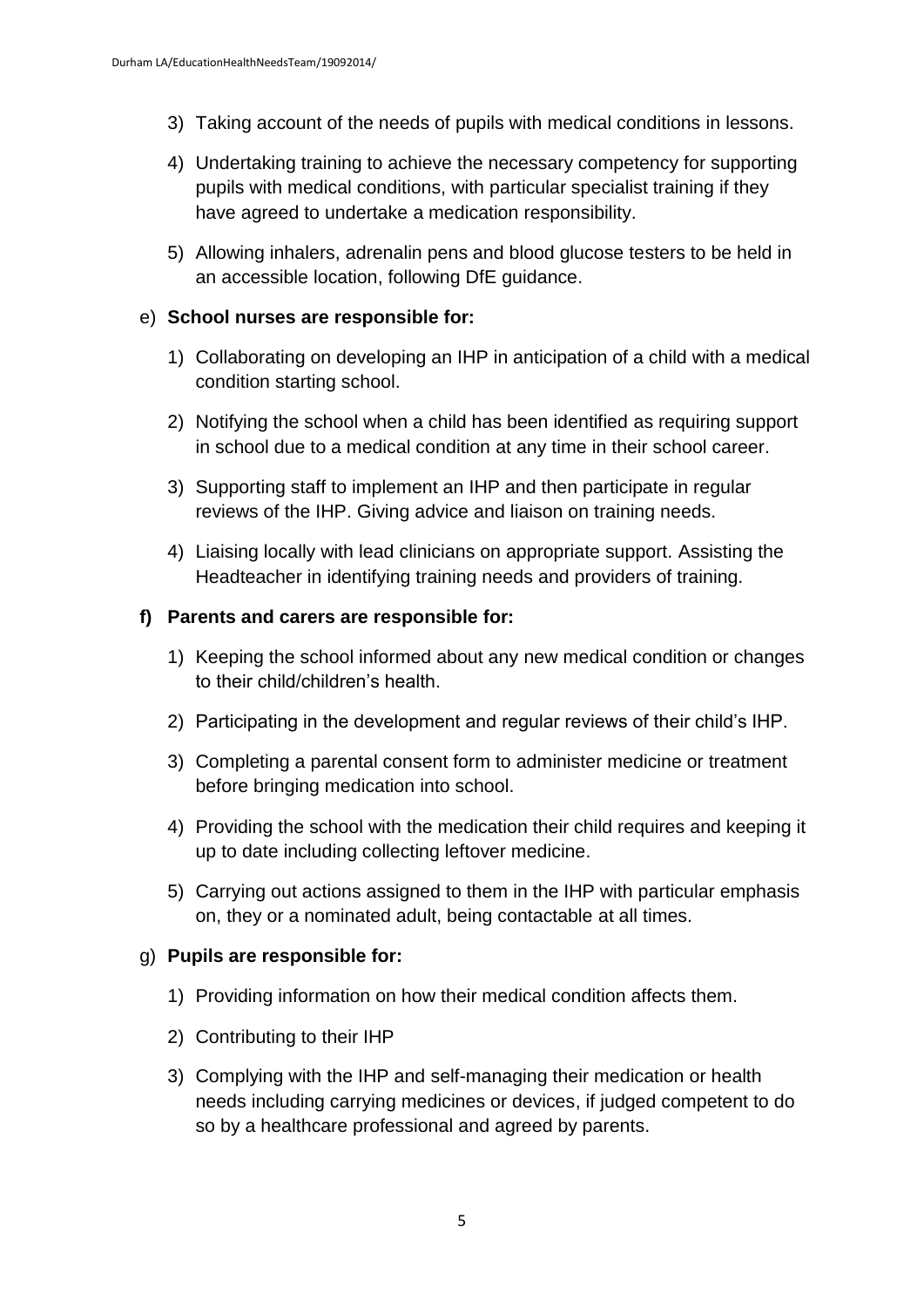## **2) Training of staff**

- a) Newly appointed teachers, supply or agency staff and support staff will receive training on the 'Supporting Pupils with Medical Conditions' Policy as part of their induction.
- b) The clinical lead for each training area/session will be named on each IHP.
- c) No staff member may administer prescription medicines or undertake any healthcare procedures without undergoing training specific to the condition and signed off as competent.
- d) School will keep a record of medical conditions supported, training undertaken and a list of teachers qualified to undertake responsibilities under this policy. They will notify Health & Safety DCC, and Risk, Insurance & Governance Manager, DCC.

### 3) **Medical conditions register /list**

- a) Schools admissions forms should request information on pre-existing medical conditions. Parents must have easy pathway to inform school at any point in the school year if a condition develops or is diagnosed. Consideration could be given to seeking consent from GPs to have input into the IHP and also to share information for recording attendance.
- b) A medical conditions list or register should be kept, updated and reviewed regularly by the nominated member of staff. Each class / form tutor should have an overview of the list for the pupils in their care, within easy access.
- c) Supply staff and support staff should similarly have access on a need to know basis. Parents should be assured data sharing principles are adhered to.
- d) For pupils on the medical conditions list key stage transition points meetings should take place in advance of transferring to enable parents, school and health professionals to prepare IHP and train staff if appropriate.

### **4) Individual Healthcare Plans (IHPs)**

- a) Where necessary (Headteachers will make the final decision) an Individual Healthcare Plan (IHP) will be developed in collaboration with the pupil, parents/carers, Headteacher, Special Educational Needs Coordinator (SENCO) and medical professionals.
- *b)* IHPs will be easily accessible to all relevant staff, including supply/agency staff, whilst preserving confidentiality. Staffrooms are inappropriate locations under Information Commissioner's Office (ICO) advice for displaying IHP as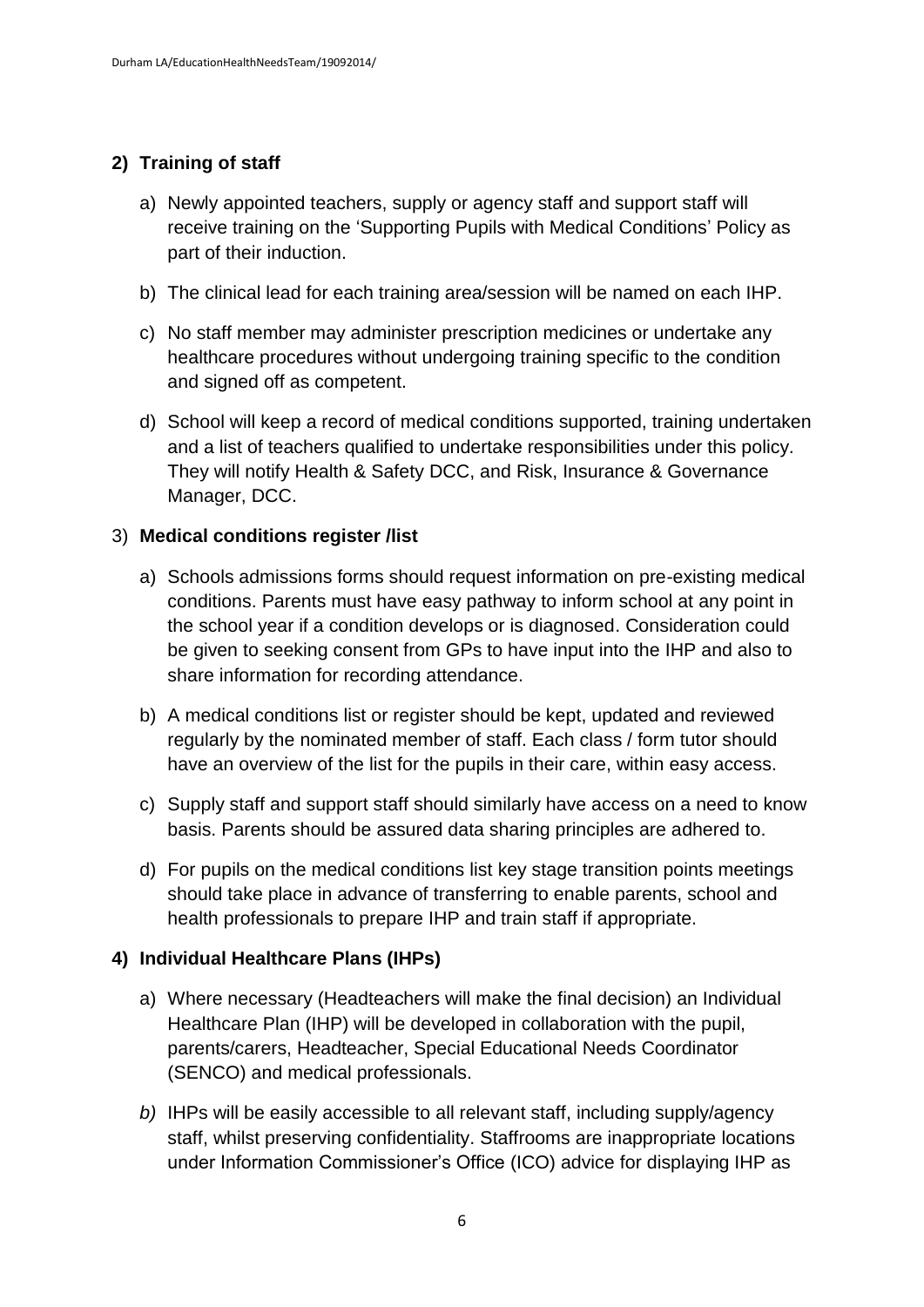visitors /parent helpers etc. may enter. If consent is sought from parents a photo and instructions may be displayed. More discreet location for storage such as Intranet or locked file is more appropriate. *P.S. However, in the case of conditions with potential life-threatening implications the information should be available clearly and accessible to everyone.*

- c) IHPs will be reviewed at least annually or when a child's medical circumstances change, whichever is sooner.
- d) Where a pupil has an Education, Health and Care plan or special needs statement, the IHP will be linked to it or become part of it.
- e) Where a child is returning from a period of hospital education or alternative provision or home tuition, collaboration between the LA /AP provider and school is needed to ensure that the IHP identifies the support the child needs to reintegrate.

## 5) **Transport arrangements**

- a) Where a pupil with an IHP is allocated school transport the school should invite a member of DCC Transport team who will arrange for the driver or escort to participate in the IHP meeting. A copy of the IHP will be copied to the Transport team and kept on the pupil record. The IHP must be passed to the current operator for use by the driver /escort and the Transport team will ensure that the information is supplied when a change of operator takes place.
- b) For some medical conditions the driver/ escort will require adequate training. For pupils who receive specialised support in school with their medical condition this must equally be planned for in travel arrangements to school and included in the specification to tender for that pupil's transport.
- c) When prescribed controlled drugs need to be sent in to school, parents will be responsible for handing them over to the adult in the car in a suitable bag or container. They must be clearly labelled with name and dose etc.
- d) Controlled drugs will be kept under the supervision of the adult in the car throughout the journey and handed to a school staff member on arrival. Any change in this arrangement will be reported to the Transport team for approval or appropriate action.

## 6) **Education Health Needs (EHN) referrals**

a) All pupils of compulsory school age who because of illness, lasting 15 days or more, would not otherwise receive a suitable full-time education are provided for under the local authority's duty to arrange educational provision for such pupils.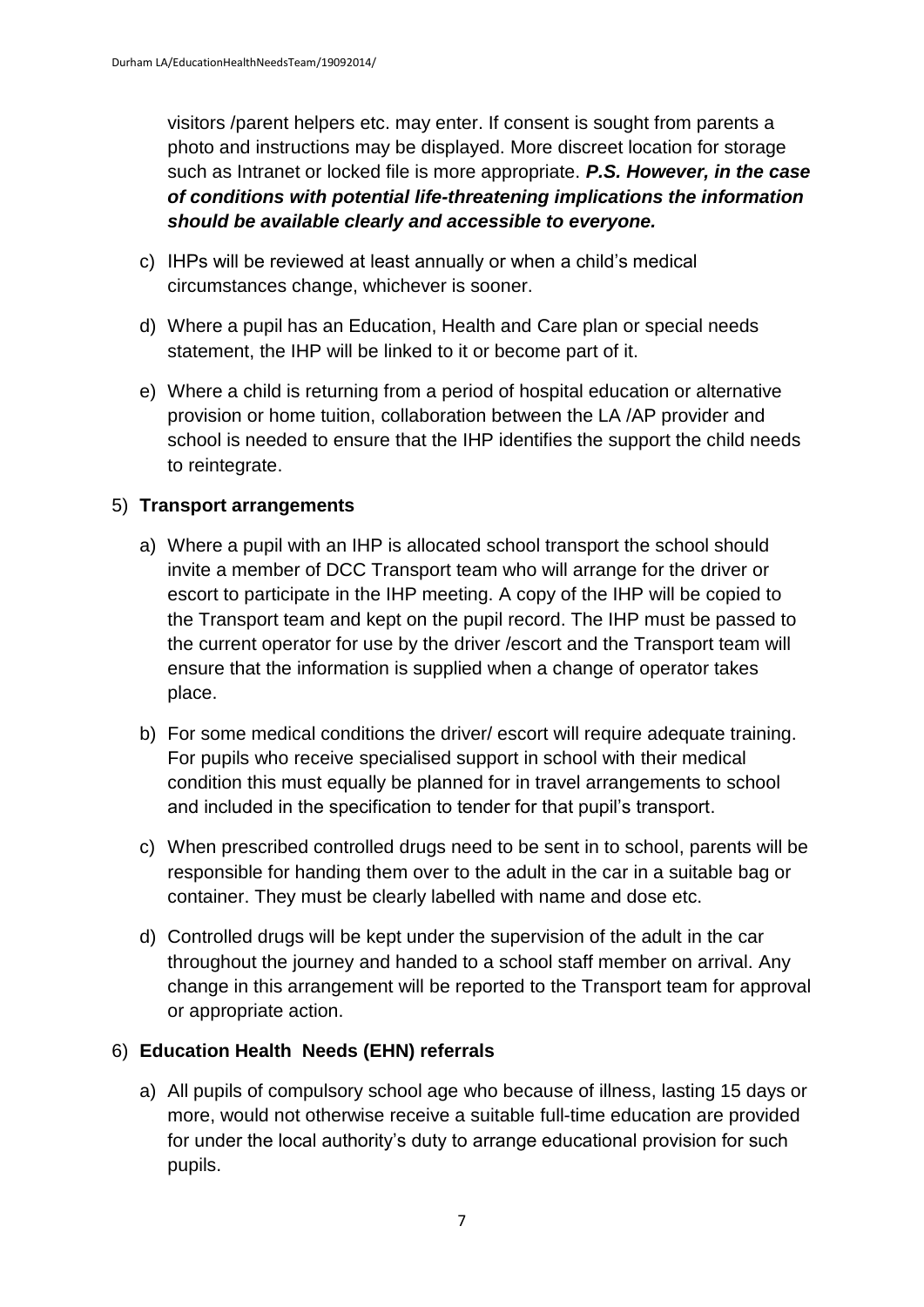b) In order to provide the most appropriate provision for the condition the EHN team accepts referrals where there is a medical diagnosis from a medical consultant.

#### **7) Medicines**

- a) Where possible, unless advised it would be detrimental to health, medicines should be prescribed in frequencies that allow the pupil to take them outside of school hours.
- b) If this is not possible, prior to staff members administering any medication, the parents/carers of the child must complete and sign a parental consent to administration of medicine form.
- c) No child will be given any prescription or non-prescription medicines without written parental consent except in exceptional circumstances.
- d) Where a pupil is prescribed medication by a healthcare professional without their parents'/carers' knowledge, every effort will be made to encourage the pupil to involve their parents while respecting their right to confidentiality.
- e) No child under 16 years of age will be given medication containing aspirin without a doctor's prescription.
- f) Medicines MUST be in date, labelled, and provided in the original container (except in the case of insulin which may come in a pen or pump) with dosage instructions. Medicines which do not meet these criteria will not be administered.
- g) A maximum of **four** weeks' supply of the medication may be provided to the school at one time.
- h) A child who has been prescribed a controlled drug may legally have it in their possession if they are competent to do so, but passing it to another child for use is an offence. Monitoring arrangements may be necessary. Schools should otherwise keep controlled drugs that have been prescribed for a pupil securely stored in a non-portable container and only named staff should have access. Controlled drugs should be easily accessible in an emergency.
- i) Medications will be stored in a locked medicine cabinet in the school office.
- j) Any medications left over at the end of the course will be returned to the child's parents.
- k) Written records will be kept of any medication administered to children.
- l) Pupils will never be prevented from accessing their medication.
- m) Emergency salbutamol inhaler kits may be kept voluntarily by school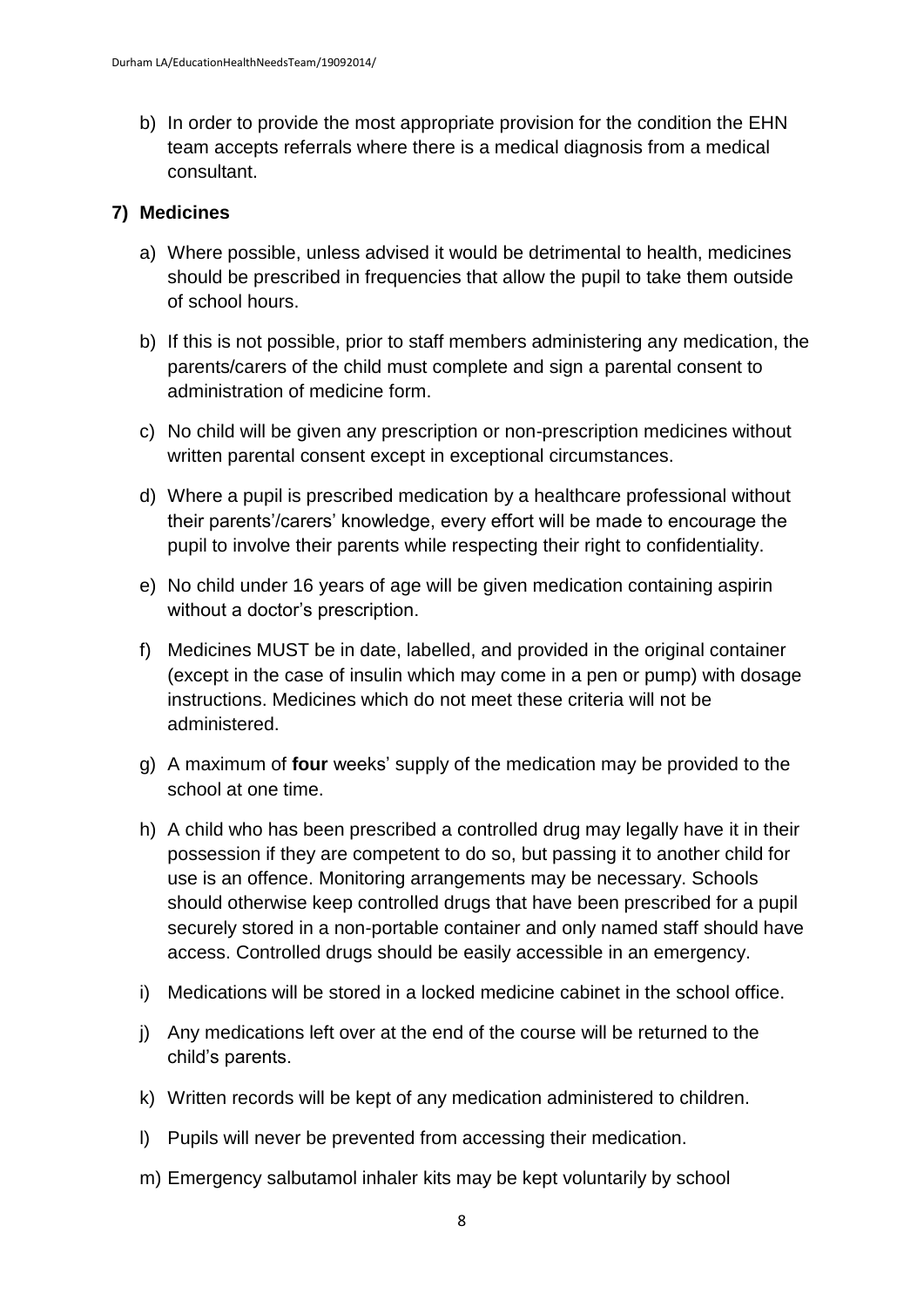- n) General posters about medical conditions (diabetes, asthma, epilepsy etc.) are recommended to be visible in the staff room
- o) St. Stephen's CE Primary School cannot be held responsible for side effects that occur when medication is taken correctly.
- p) Staff will not force a pupil, if the pupil refuses to comply with their health procedure, and the resulting actions will be clearly written into the IHP which will include informing parents.

#### **8) Emergencies**

- a) Medical emergencies will be dealt with under the school's emergency procedures which will be communicated to all relevant staff so they are aware of signs and symptoms.
- b) Pupils will be informed in general terms of what to do in an emergency such as telling a teacher.
- c) If a pupil needs to be taken to hospital, a member of staff will remain with the child until their parents arrive.

#### **9) Day trips, residential visits and sporting activities**

- a) Unambiguous arrangements should be made and be flexible enough to ensure pupils with medical conditions can participate in school trips, residential stays, sports activities and not prevent them from doing so unless a clinician states it is not possible.
- b) To comply with best practice risk assessments should be undertaken, in line with H&S executive guidance on school trips, in order to plan for including pupils with medical conditions. Consultation with parents, healthcare professionals etc. on trips and visits will be separate to the normal day to day IHP requirements for the school day.

#### **10)Avoiding unacceptable practice**

*Each case will be judged individually but in general the following is not considered acceptable.* 

The following behaviour is unacceptable in St. Stephen's CE Primary School:

- a) Preventing children from easily accessing their inhalers and medication and administering their medication when and where necessary.
- b) Assuming that pupils with the same condition require the same treatment.
- c) Ignoring the views of the pupil and/or their parents or ignoring medical evidence or opinion.
- d) Sending pupils home frequently or preventing them from taking part in activities at school
- e) Sending the pupil to the medical room or school office alone or with an unsuitable escort if they become ill.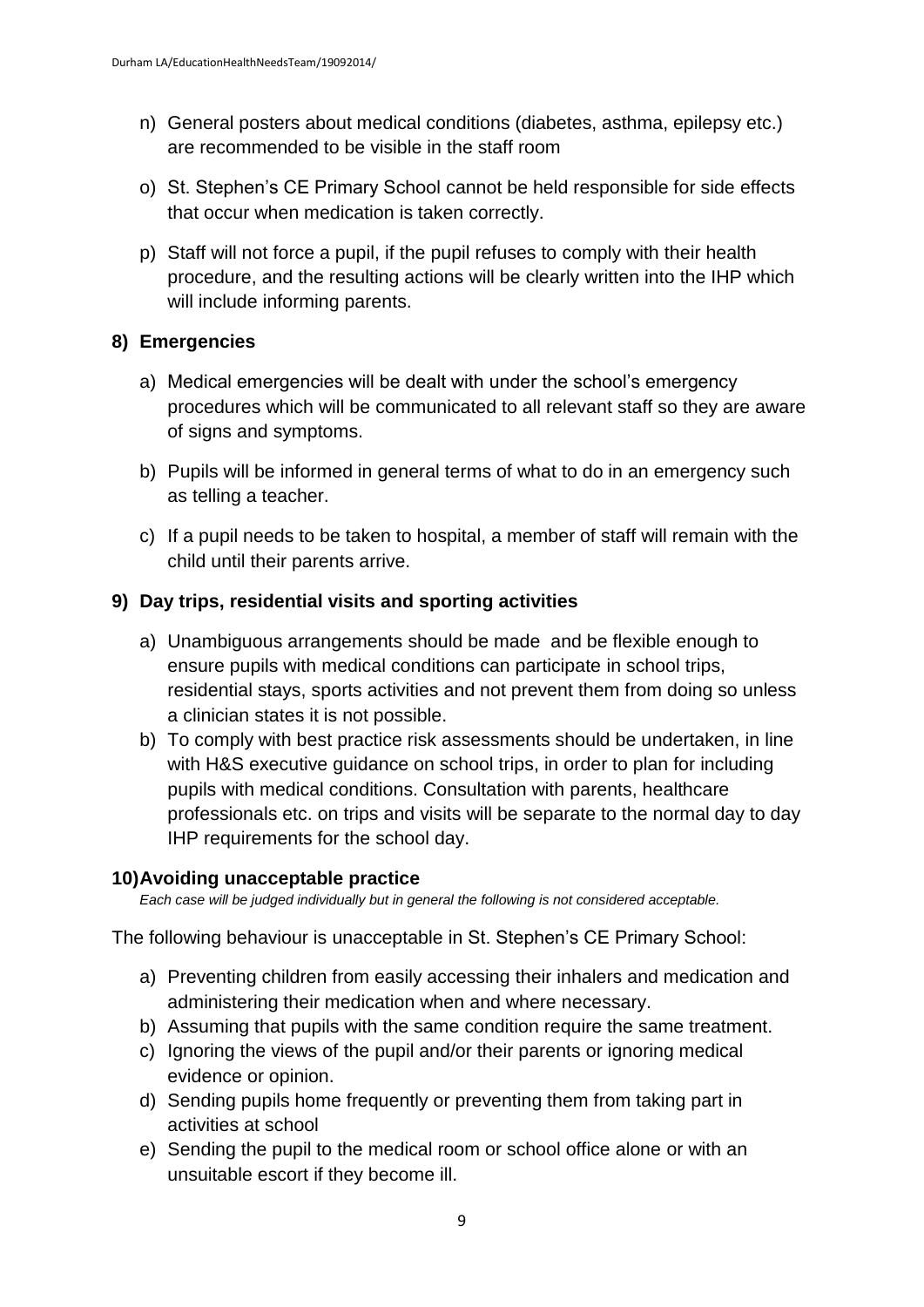- f) Penalising pupils with medical conditions for their attendance record where the absences relate to their condition.
- g) Making parents feel obliged or forcing parents to attend school to administer medication or provide medical support, including toilet issues.
- h) Creating barriers to children participating in school life, including school trips.
- i) Refusing to allow pupils to eat, drink or use the toilet when they need to in order to manage their condition.

## **11)Insurance**

- a) Teachers who undertake responsibilities within this policy will be assured by the Headteacher that are covered by the LA/school's insurance.
- b) Full written insurance policy documents are available to be viewed by members of staff who are providing support to pupils with medical conditions. Those who wish to see the documents should contact the Head.

## **12)Complaints**

- a) All complaints should be raised with the school in the first instance.
- b) The details of how to make a formal complaint can be found in the School Complaints Policy.

## **13)Definitions**

- a) 'Parent(s)' is a wide reference not only to a pupil's birth parents but to adoptive, step and foster parents, or other persons who have parental responsibility for, or who have care of, a pupil.
- b) 'Medical condition' for these purposes is either a physical or mental health medical condition as diagnosed by a healthcare professional which results in the child or young person requiring special adjustments for the school day, either ongoing or intermittently. This includes; a chronic or short-term condition, a long-term health need or disability, an illness, injury or recovery from treatment or surgery. *Being 'unwell' and common childhood diseases are not covered.*
- c) 'Medication' is defined as any prescribed or over the counter treatment.
- d) 'Prescription medication' is defined as any drug or device prescribed by a doctor, prescribing nurse or dentist and dispensed by a pharmacist with instructions for administration, dose and storage.
- e) A 'staff member' is defined as any member of staff employed at St. Stephen's CE Primary School.